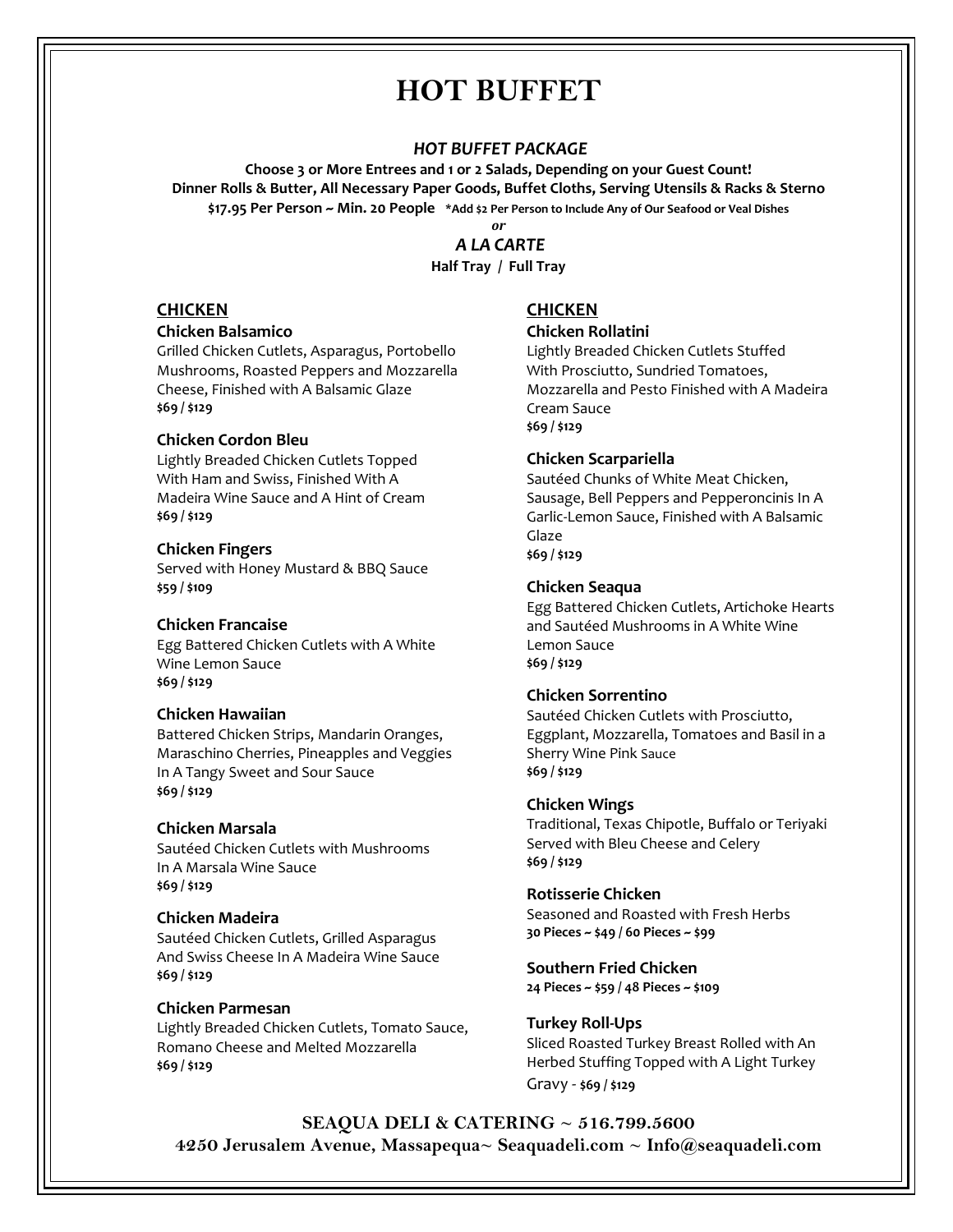## **BEEF**

#### **Beef Brisket**

Tender Slow Braised Brisket of Beef In A Barbeque Style Brown Sauce \$**89 / \$159**

#### **Beef Burgundy**

Thinly Sliced Sirloin Steak with Mushrooms And Onions in A Rich Burgundy Wine Sauce \$**89 / \$159**

#### **Beef Stroganoff**

Thinly Sliced Sirloin Steak with Mushrooms And Onions in A Brown Sauce Blended With Sour Cream \$**89 / \$159**

## **Steak With Peppers & Onions**

Thinly Sliced Sirloin Steak with Peppers and Onions In A Flavorful Brown Sauce \$**89 / \$159**

#### **Steak Teriyaki**

Thinly Sliced Marinated Sirloin Steak, Broccoli Florets and Julienne Carrots In A Teriyaki Sauce \$**89 / \$159**

#### **Italian Meatballs**

Classic Meatballs in A Tomato Basil Sauce with Fresh Romano Cheese \$**69 / \$129**

## **Swedish Meatballs**

Made with A Touch Of Nutmeg And Served In A Rich Brown Sauce Blended With Sour Cream **\$69 / \$129**

## *VEAL*

#### **Veal Francaise**

Egg Battered Sautéed Veal Cutlets with A White Wine Lemon Sauce **\$79 / \$139**

## **Veal Marsala**

Sautéed Veal Cutlets with Mushrooms in A Marsala Wine Sauce **\$79 / \$139**

#### **Veal Parmesan**

Lightly Breaded and Fried Veal Cutlets, Tomato Sauce And Melted Mozzarella Cheese **\$79 / \$139**

## *PORK*

#### **Applewood Smoked Ham**

Baked with A Brown Sugar-Honey Glaze **\$79 / \$139**

#### **BBQ Spare Ribs**

St. Louis Style "Fall Off The Bone Ribs" **\$89 / \$159**

#### **Kielbasa &Kraut**

Grilled Kielbasa Layered Over Sauerkraut **\$69 / \$129**

## **Pulled Pork**

Dry Rubbed Slow Cooked Barbeque Pork Pulled **\$89 / \$159**

#### **Sausage & Peppers**

Italian Sausage, Sautéed Onions and Peppers In A Tomato-Basil Sauce **\$69 / \$129**

#### **Sausage, Peppers & Potatoes**

Italian Sausage, Sautéed Onions, Peppers and Potatoes In A Light Garlic And Oil Sauce **\$69 / \$12**

#### **Roasted Pork Loin**

Boneless Sliced Roasted Pork Loin with Garlic Au Jus **\$69 / \$129**

#### **Stuffed Roasted Pork Loin**

Boneless Sliced Pork Loin with A Savory Apple-Walnut Stuffing, Finished with A Madeira Sauce **\$69 / \$129**

#### **Teriyaki Glazed Roasted Pork Loin**

Boneless Pork Loin with a Teriyaki Glaze and Julienne Vegetables \$69 / \$129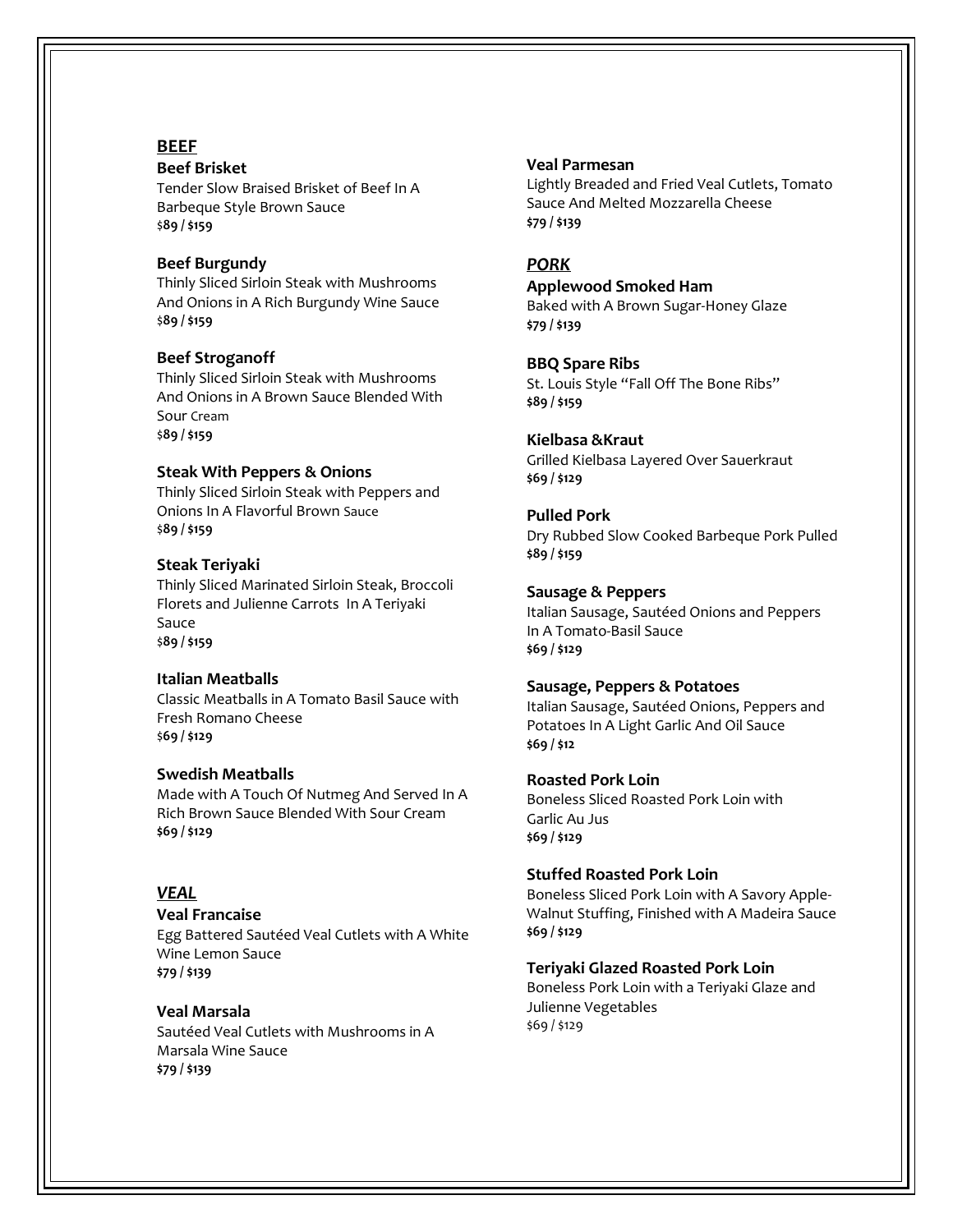## **SEAFOOD**

#### **Salmon Teriyaki**

Roasted Salmon Filet Drizzled with A Sesame-Ginger Teriyaki Glaze, Julienne Carrots and Sliced Scallions **\$89 / \$169**

**Shrimp Marinara** Sautéed Shrimp in A Marinara Sauce **\$89** / **\$169**

**Shrimp Fra Diavolo** Sautéed Shrimp in A Spicy Marinara Sauce **\$89 / \$169**

#### **Seafood Newburgh**

Shrimp, Sea Scallops and Crabmeat In A Sherry Wine Pink Sauce **\$89** / **\$169**

#### **Jumbo Shrimp Oreganata**

Jumbo Shrimp Topped with Seasoned Breadcrumbs and Broiled to Perfection **\$89 / \$169**

#### **Stuffed Flounder**

Flounder Filet Stuffed with Your Choice Of Lump Crabmeat or Spinach & Feta Cheese **\$89** / **\$169**

#### **Shrimp Scampi**

Sautéed Shrimp in A Garlic Butter Sherry Wine Sauce with Linguini Or Rice **\$89** / **\$169**

#### **Stuffed Shrimp**

Jumbo Shrimp Stuffed with Crabmeat **\$89** / **\$169**

#### **EGGPLANT**

## **Eggplant Parmesan**

Lightly Breaded Fried Eggplant, Ricotta Cheese, Tomato Sauce Topped with Melted Mozzarella **\$59 / \$109**

#### **Eggplant Rollatini**

Lightly Breaded Fried Eggplant Stuffed and Rolled with Seasoned Ricotta and Mozzarella Cheese Topped With Tomato Sauce **\$69 / \$119**

## **PASTA**

#### **Baked Ziti**

Ziti, Ricotta and Romano Cheese, Tomato Sauce Topped with Melted Mozzarella Cheese **\$59 / \$109**

#### **Baked Stuffed Shells Parmesan**

Jumbo Stuffed Shells Topped with A Tomato Basil Sauce Topped with Melted Mozzarella Cheese **\$59 / \$109**

**Mac N' Cheese** Elbow Macaroni with Our Creamy Cheese Sauce **\$49 / \$79** 

#### **Meat Lasagna**

Layers of Lasagna Noodles, Ricotta and Mozzarella Cheese, Ground Beef, Tomato Sauce **\$69 / \$119**

#### **Penne A La Vodka**

Penne Pasta in A Rich Vodka Sauce **\$69 / \$119**

**Penne & Broccoli** Penne Pasta with Sautéed Broccoli, Garlic, Oil And Parmesan Cheese

**\$69 / \$119**

## **Penne Carbonara**

Penne Pasta, Prosciutto, Bacon and Onions In A Parmesan Cream Sauce **\$69 / 119**

#### **Penne, Grilled Chicken & Pesto**

Penne Pasta and Grilled Marinated Chicken In A Creamy Pesto Sauce **\$69 / \$119**

#### **Penne Primavera**

Penne Pasta, Sautéed Vegetables With A Tomato Basil, Garlic & Oil or Cream Basil Sauce **\$69 / \$119**

#### **Rigatoni Bolognese**

Rigatoni Pasta with A Meat Sauce **\$69 / \$119**